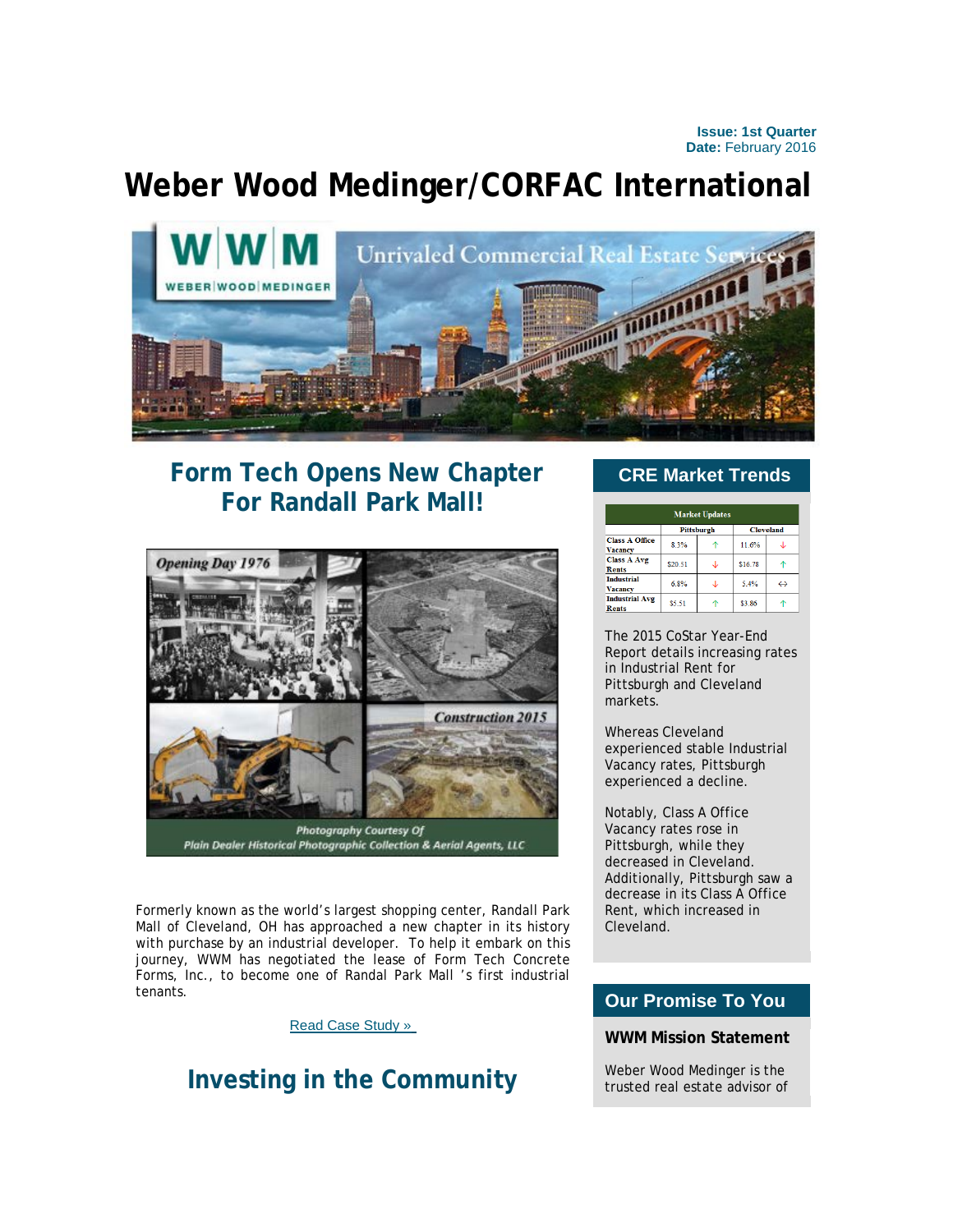

Jerry Medinger, SIOR, president of Weber Wood Medinger/CORFAC International, is entering his fourth year as president of the Ed Keating Center's Board of Trustees. Named in honor of legendary sports agent, Ed Keating, this Cleveland-based organization provides a chance for sober living to both men and women through three non-profit sober living facilities, which are home to nearly 150 men and women at a time.

WWM continues to remain heavily invested in giving back to the community, through its donations to numerous charitable organizations, including individual and corporate support for Volunteers of America and Easter Seals. In addition, WWM vice president, Kevin Riley, CCIM is a board member of the United Cerebral Palsy chapter of Greater Cleveland; WWM principal, Jim Klements, CPA, SIOR, sits on St. Noel Church's finance and grounds committees, as well as the St. Noel fundraiser for the St. Augustine's Hunger Center; and WWM vice president, Blair Wood, SIOR is heavily active with the VeloSano Bike to Cure.

#### organizations

nationwide. Regardless of geography, we provide our clients with a single point of contact for onsite representation, and sustain lasting relationships through personalized, world-class service from our collaborative team of acclaimed partners.

#### **Corporate Services**

Tenant Representation Property Brokerage Negotiation Development Strategic Planning Construction Oversight

#### **Our Clients Speak For Us**

Hear what our clients are saying:

[Read Testimonials »](http://click.icptrack.com/icp/relay.php?r=&msgid=0&act=11111&c=1590285&destination=http%3A%2F%2Fwwmrealestate.com%2Fmain%2Ftestimonials)

[See Our Property Listings»](http://click.icptrack.com/icp/relay.php?r=&msgid=0&act=11111&c=1590285&destination=http%3A%2F%2Fwwmrealestate.com%2Fmain%2Flisting)

[View Our News Highlights»](http://click.icptrack.com/icp/relay.php?r=&msgid=0&act=11111&c=1590285&destination=http%3A%2F%2Fwww.wwmrealestate.com%2Fmain%2Fnews)

# **Global Footprint Expansion**



In 2015, Weber Wood Medinger/CORFAC International continued to expand it global clientele. Below is a snapshot of the firm's 2015 travels.

**States/Territories Visited:** 21

**Cities Visited:** 61

**Countries Visited:** 4

**Miles Traveled:** 151,800

[View Our Video To Learn About Our Global Reach»](http://click.icptrack.com/icp/relay.php?r=&msgid=0&act=11111&c=1590285&destination=https%3A%2F%2Fwww.youtube.com%2Fwatch%3Fv%3Dq7V3NNqcu6Y)